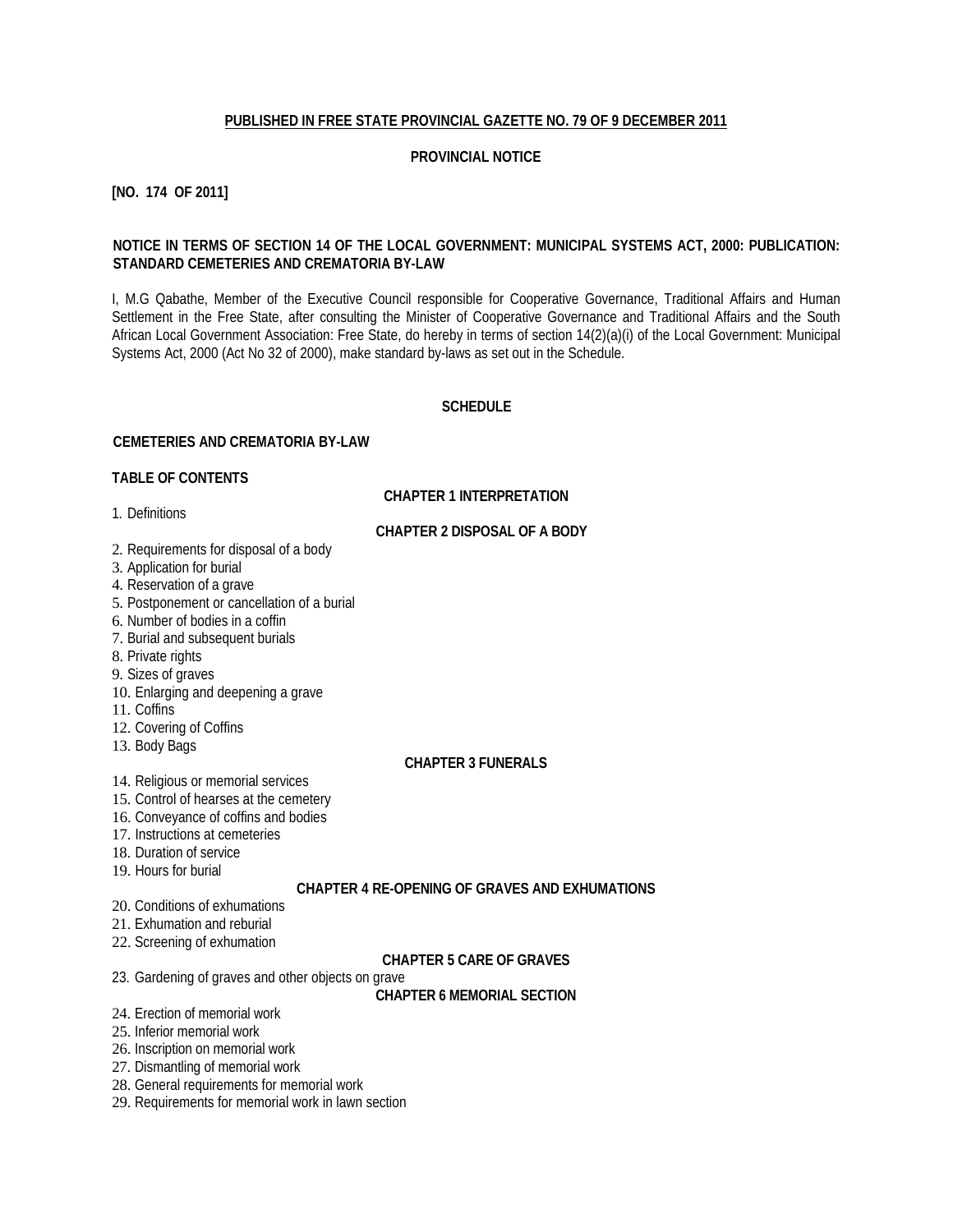- 30. Requirements for memorial work in memorial section
- 31. Requirements for memorial work in landscape section

#### **CHAPTER 7 CREMATIONS**

#### 32. Application for cremation

33. Cremation times

34. Provision of receptacles

35. Ash collection and disposal

36. Burial and exhumation of ashes

37. Use of niches and spaces, affixing of memorial

38. Memorial work in crematoria

41. Burial of indigent persons

39. Book of remembrance, memorial cards and miniature books

40. Duplicate cremation certificates

## **CHAPTER 8 INDIGENT PERSONS**

#### **CHAPTER 9 GENERAL**

42. Prohibited acts

43. Penalty clause

44. Repeal of By-laws

45. Short title

#### **CHAPTER 1: INTERPRETATION**

#### **Definitions and Application**

1. (1) In these By-laws, unless the context otherwise indicates:-

**"Administrator of cemeteries"** means the head of the section or department of the Council which has the responsibility for the administration of the cemeteries of the Council, and any person acting in his or her stead or any person duly authorised by the Council to act on his or her behalf.

**"adult"** means a deceased person over the age of 12 years and any deceased person the dimensions of whose coffin cannot be accommodated in an excavation of 1,40 m in length and 400 mm in width;

**"after-hours fee"** means a fee over and above the set norm of fee for burial or cremation outside normal week day cemetery operating hours, save in the case of cremations or burials, which, because of religious belief, are undertaken after such hours, or in the case of burial, where the mourners undertake to close the grave;

**"ashes"** means the cremated remains of a body;

**"berm"** means a concrete base on which a memorial is erected;

**"berm section"** means a section set aside by the Council in a cemetery, where memorial work is erected on a berm;

**"Births and Deaths Registration Act"** means the Births and Deaths Registration Act, 1992 (Act No. 51 of 1992);

**"body"** means any dead human body, including the body of a stillborn child;

**"burial order"** means an order issued in terms of the Births and Deaths Registration Act;

**"burial"** means burial or inhumation into earth or any other form of burial and includes a tomb and any other mode of disposal of a body;

**"cemetery"** means any land or part thereof within the municipal area set aside by the Council or approved by the Council as a cemetery;

**"child"** means a deceased person who is not an adult;

**"columbarium"** means the place set aside in the basement of the crematorium or chapel for the placement in a niche of a receptacle containing ashes;

**"Commonwealth war grave"** means any grave, tombstone, monument or memorial connected with a Commonwealth war burial in terms of the Commonwealth War Graves Act, 1992 (Act No. 8 of 1992); **"Council**" means –

(a) the Local Municipality of …………………. Established in terms of the Local Government: Municipal Structures Act, 1998 (Act 117 of 1998), as amended, exercising its legislative and executive authority through its municipal Council; or

(b) its successor in title; or

(c) a structure or person exercising a delegated power or carrying out an instruction, where any power in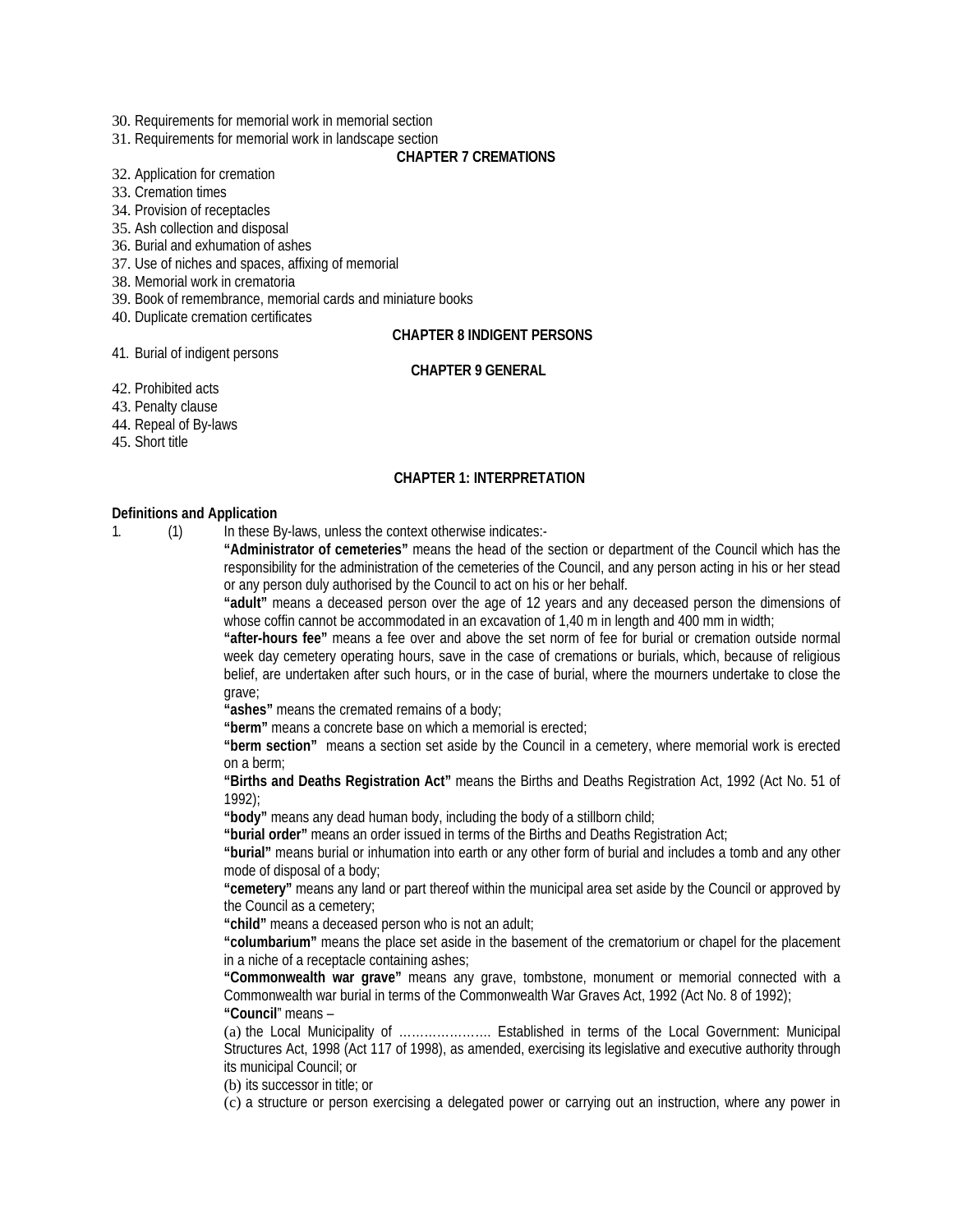these By-laws has been delegated or sub-delegated, or an instruction given, as contemplated in section 59 of the Local Government: Municipal Systems Act, 2000 (Act No. 32 of 2000); or

(d) a service provider fulfilling a responsibility under these By-laws, assigned to it in terms of section 81(2) of the Local Government: Municipal Systems Act, or any other law, as the case may be.

**"cremation"** means the process of disposing of a human body by fire;

**"crematorium"** includes the buildings in which the ceremony is conducted and the cremation is carried out;

**"crematorium section"** means a section of a cemetery or crematorium set aside by the Council for the burial of ashes;

**"cremated remains"** means all recoverable ashes after the cremation process;

**"exhumation"** means the removal of a body from its grave;

**"garden of remembrance"** means a section of a cemetery or crematorium set aside for the erection of memorial work , placing or scattering of ashes, but does not include a columbarium;

**"grave"** means any piece of land excavated for the burial of a body within a

cemetery and includes the contents, headstone or other marker of such place and any other structure on or associated with such place;

**"grave of conflict"** means the grave of a person who died while defending the country;

**"hero"** means a person who performed a heroic act for the country and is given the status of a hero by the Council;

**"heroes acre"** means an area of land set aside for the burial of a hero;

**"indigent person"** means a destitute person who has died in indigent circumstances, or if no relative or other person, welfare organisation or non governmental organization can be found to bear the burial or cremation costs of such deceased person and includes a pauper;

**"indigent relief"** means assistance received for the burial or cremation of an indigent person;

**"landscape section"** means a section in a cemetery set aside by the Council where

memorial work is restricted to a plaque or memorial slab;

**"lawn section"** means a section in a cemetery set aside by the Council where

memorial work is restricted to a headstone only;

**"medical officer of health"** means the officer appointed by Council or any other person acting in the capacity of the medical officer of health;

**"memorial section"** means a section of a cemetery set aside for the erection of memorials;

**"memorial wall"** means a wall in a cemetery or crematorium section provided for

the placement of inscribed tablets commemorating deceased persons;

**"memorial work"** means any headstone, monument, plaque, or other work, or object, erected or intended to be erected in any cemetery or crematorium to commemorate a deceased person, and includes a kerb demarcating a grave, and a slab covering a grave;

**"municipal area"** means the area under the control and jurisdiction of the Council; **"niche"** means a compartment in a columbarium or garden of remembrance for the placing of ashes;

**"normal operational hours"** means Monday to Friday 08:00 to 15:00 excluding Saturdays, Sundays and Public holidays;

**"office hours"** means Monday to Friday 07:00 to 16:00 excluding Saturdays, Sundays and Public holidays;

**"officer-in-charge"** means the registrar of a crematorium appointed in terms of Regulation 21 of the Regulations Relating to Crematoria and Cremations, made in terms of Ordinance No. 18 of 1965, and includes a person authorized by the Council to be in control of any cemetery;

**"prescribed"** means prescribed by the Council;

**"prescribed fee"** means a fee determined by the Council by resolution in terms of section 10G(7)(a)(ii) of the Local Government Transition Act, 1993( Act No. 209 of 1993), or any other applicable legislation;

**"South African Heritage Resources Agency"** means the South African Heritage Resources Agency, established in terms of section 11 of the National Heritage Resources Act, 1999 (Act No. 25 of 1999)

**"stone mason"** means a person carrying on business as a stone mason; **"tomb"** means an above ground burial vault;

**"victim of conflict"** means a person defined in section 1 of the National Heritage Resources Act, 1999 (Act No. 25 of 1999).

(2) If any provision in these By-laws vests or imposes any power, function or duty of the Council in or on an employee of the Council and such power, function or duty has in terms of section 81(2) of the Local Government: Municipal Systems Act, 2000 (Act No. 32 of 2000), or any other law been assigned to a service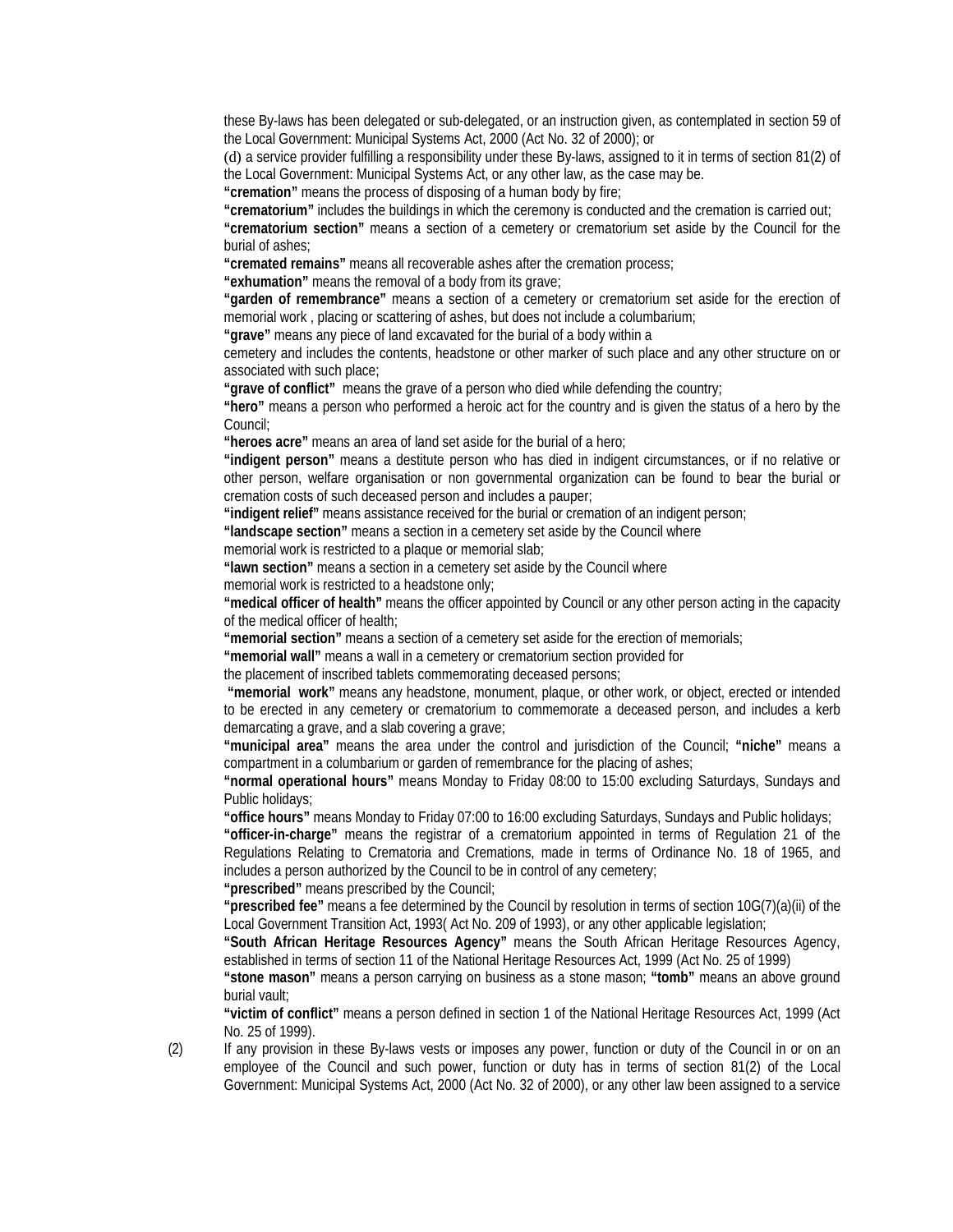provider, the reference to such employee must be read as a reference to the service provider or, where applicable, an employee of the service provider authorised by it.

(3) These By-laws are subject to the National Environmental Management Act, 1998 (Act No. 107 of 1998).

## **CHAPTER 2: DISPOSAL OF A BODY**

## **Requirements for disposal of a body**

- 2. (1) No person shall save with the prior written consent of the Council, dispose of or attempt to dispose of a body, other than by burial in a cemetery or by cremation in a crematorium.
	- (2) A person may not bury or cremate a body in a cemetery without
		- (a) the permission of the officer-in -charge; and<br>(b) arranging a date and time of such burial with
			- arranging a date and time of such burial with such officer-in- charge.

## **Application for burial**

- 3. (1) (a) A person intending to bury a body must complete and submit the prescribed application form to the officer-in-charge for approval.
	- (b) The next of kin of the deceased, or such other person who is authorized by the next of kin of the deceased, must sign such application.
	- (c) Despite the provisions of paragraph (b) the officer-in-charge may, if he or she is satisfied that the signature of the next of kin cannot be obtained timeously, approve an application by an interested party.
	- (d) The applicant must
		- (i) submit the application at least three working days before the burial;
		- (ii) indicate whether the application is in respect of a first, second or third burial, in respect of a particular grave; and
		- (iii) Indicate the date and time for such burial.
	- (2) The officer-in-charge must approve an application if
		- (a) it is accompanied by an original burial order in terms of the Births and Deaths Registration Act;
		- (b) the prescribed fee has been paid; and
		- (b) an application in terms of subsection (1) has been submitted.
	- (3) The officer-in-charge must, where necessary, take into account the customs of the deceased, and the people responsible for the burial.

## **Reservation of a grave**

- 4. (1) An application to reserve a grave must be made to the officer-in -charge.
	- (2) A surviving spouse of the deceased may apply for an adjoining grave to be reserved.
		- (3) The officer-in-charge must allocate another grave within the cemetery to the applicant, where persons other than the applicant mistakenly utilized a reserved grave.
		- (4) A grave will be reserved only upon payment of the prescribed fee.

## **Postponement or cancellation of a burial**

- 5. (1) An applicant must give notice of the postponement or cancellation of a burial, by completing the prescribed application form, to the officer-in-charge, who must approve the application at least one working day before the burial.
	- (2) In a case of a cancellation of a burial-
		- (a) a refund will not be made to the applicant for costs incurred for opening an existing grave;<br>(b) the Council will only refund the applicant for costs incurred for opening a new grave.
		- the Council will only refund the applicant for costs incurred for opening a new grave.

## **Number of bodies in a coffin**

- 6. (1) Only one body in a coffin is allowed for burial or cremation.
	- (2) Burial of more than one body in a coffin may be allowed if application is made to and approved by the officerin-charge and the prescribed fee has been paid;
	- (3) Such application may be made in respect of
		- (a) family members who either died together or a short while after each other, and the burial of the first dying member has not yet taken place;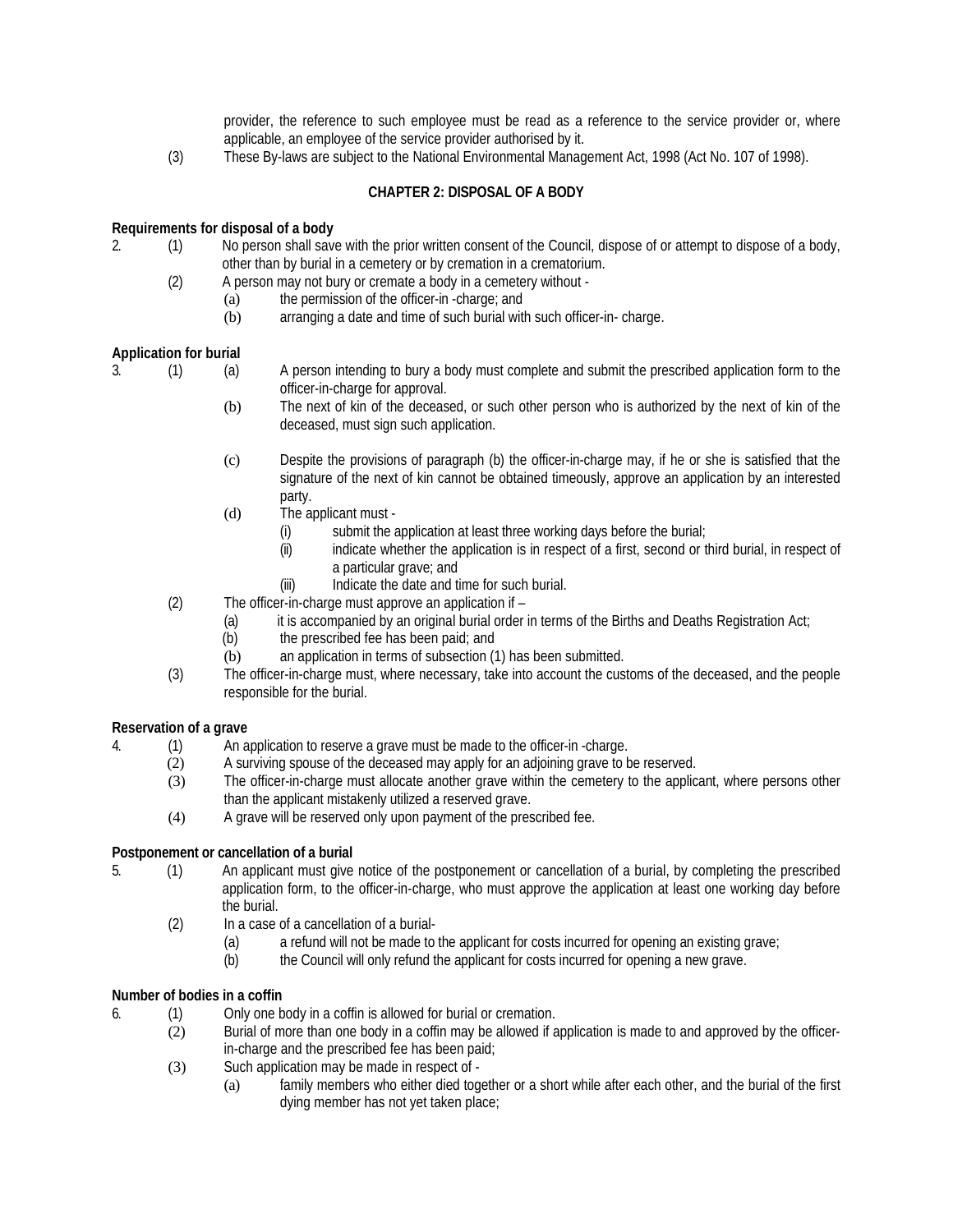- (b) a mother and child who died during childbirth;
- (c) two people who have lived together as partners; or
- (d) unrelated deceased persons, whose families have no objection.

## **Burial and subsequent burials**

- 7. (1) Burial may take place only in a grave allocated by the officer-in -charge.
	- (2) (a) Subject to paragraph (b), not more than two burials may be permitted in a grave;
		- (b) A third burial may be allowed only if-
			- (i) an application has been made to the officer-in -charge and written permission has been granted;
			-
			- (ii) the grave has been deepened; and<br>(iii) a prescribed fee has been paid: a prescribed fee has been paid;
			- (c) A person who has been given permission for either a second or third burial must
				- (i) give at least two days notice; and
				- (ii) at his or her own cost remove, and, subsequent to the burial, replace all memorial work on such a grave.

## **Private rights**

- 8. (1) The holder of private rights includes
	- (a) a person who purchased a grave or who received a grave as a gift from the purchaser and whose name appears in the register of the Council;
	- (b) a person who paid the prescribed burial fees in respect of the first burial in the grave;
	- (c) a person to whom private rights to a grave have been transferred;
	- (d) a person who inherited the private rights .
	- (2) The private rights in a grave are transferable, but such transfer only becomes effective on registration by the Council.
	- (3) If there is a dispute about the holder of private rights, the dispute must be referred to the officer-in -charge for determination.

## **Sizes of graves**

- 9. Subject to the provisions of section 7 and 10 the standard size of a grave is as follows
	- (a) an adult's grave must measure 2 300 mm in length and 900 mm in width and 2000 mm in depth.
	- (b) a child's grave must measure 1 500 mm in length and 700 mm in width and 1 500 mm in depth.

## **Enlarging and deepening a grave**

- 10. (1) An applicant for a burial may, by giving at least 24 hours notice before the burial, request that a grave be enlarged or deepened.
	- (2) If a coffin is too large for the size of an adult grave, such grave must be enlarged to accommodate such coffin.
	- (3) If a child's coffin is too large for a child's grave it must be buried in an adult's grave, on payment of the prescribed fee.
	- (4) A grave may, on application and on payment of the prescribed fee, be deepened for burial of a third coffin.

## **Coffins**

- 11. (1) Coffins to be placed in a grave must be made of natural wood or other perishable material.
	- (2) Coffins intended for cremation must be constructed mainly of timber or wood derivatives.

## **Covering of coffins**

- 12. (1) Every coffin must be covered with at least 300 mm of soil immediately after burial;
	- (2) There must be at least
		- (a) 1 200 mm of soil between a coffin of a buried adult and the surface of the ground; or (b) 900 mm of soil in the case of a coffin of a child.
	- The provisions of subsection (2) do not apply to a burial in a tomb. (3)

## **Body bags**

13. (1) If there is more than one body in a coffin each body must be contained in a separate body bag.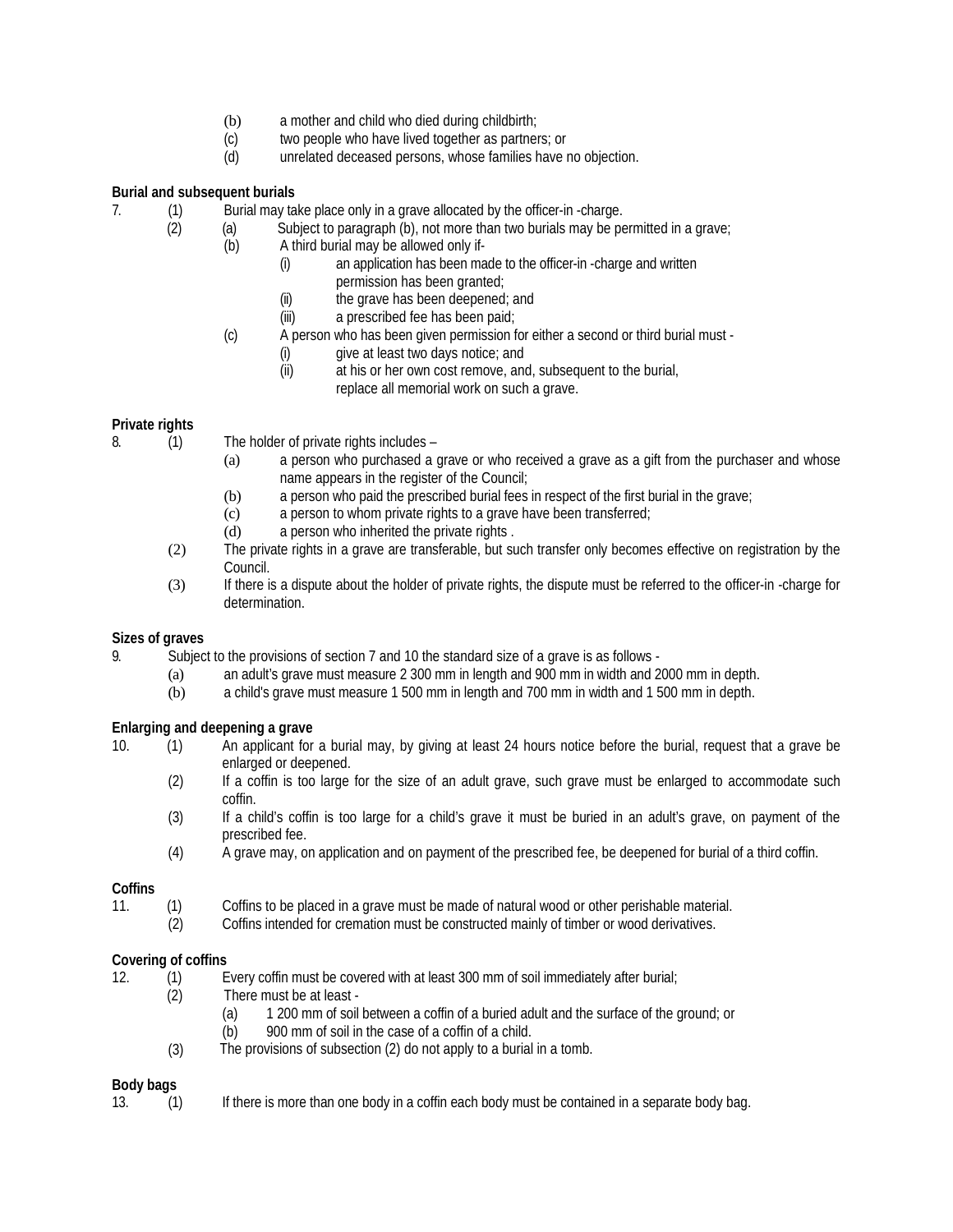(2) A body intended for burial at a cemetery or cremation in a crematorium must be sealed in a body bag inside a coffin, unless this is contrary to the tradition, customs or religious beliefs of the deceased person or the applicant

## **CHAPTER 3: FUNERALS**

## **Religious or memorial services**

14. A person who desires to have a religious or memorial service at a cemetery or crematorium must apply to the officer-incharge and pay the prescribed fee.

## **Control of hearses at the cemetery**

15. No person in a cemetery may –

- (a) drive a hearse or cause a hearse to be driven except on a designated roadway;
- (b) park a hearse or detain a hearse on a roadway after the coffin has been removed from the hearse; or
- (c) park a hearse in such a manner that it interferes with other burials in progress.

## **Conveyance of coffins and bodies**

- 16. (1) An applicant in terms of section 3 is responsible at his or her own cost for ensuring that a coffin is conveyed to the cemetery for burial or to the crematorium for cremation.
	- (2) No person may in any street, cemetery, crematorium or other public place convey a body in a disrespectful manner.

## **Instructions at cemeteries**

17. (1) The officer-in-charge at the cemetery may issue instructions relating to -

- (a) the parking of vehicles;
- (b) a funeral procession;
- (c) the duration of a service.
- (2) Every person taking part in a funeral procession at the cemetery, or attending a cremation service, must comply with all reasonable instructions of the officer-in-charge.

## **Duration of service**

18. No person may occupy a chapel at a cemetery for the purpose of a funeral service or cremation, for more than 30 minutes, without the permission of the officer-in-charge and payment of the prescribed fee.

## **Hours for burial**

- 19. (a) Subject to paragraph (b) burial may take place only between 08h00 and 15h00.
	- (b) The Officer-in-charge may, on such conditions as he or she may determine, and on payment of the prescribed fee, give permission to bury outside the stipulated hours.
	- (c) If the burial takes place outside the stipulated hours, the applicant will provide tools and assume the responsibility of closing the grave.
	- (d) If the applicant requires the Council to provide the service outside the stipulated hours, the Council may provide such service on payment of the prescribed after hours fee, subject to such conditions as the officer-incharge may determine.

## **CHAPTER 4: RE – OPENING OF GRAVES AND EXHUMATIONS**

## **Conditions of exhumations**

20. (1) No person may exhume or cause to be exhumed a body without the written consent of the –

- (a) Premier of the Free State Provincial Government;
- (b) the Council:
- (c) the Administrator of cemeteries; and
- (d) the Council's Medical Officer of Health.
- (2) Whenever an exhumation is to take place, the officer-in-charge must inform the Provincial Commissioner of the South African Police Services.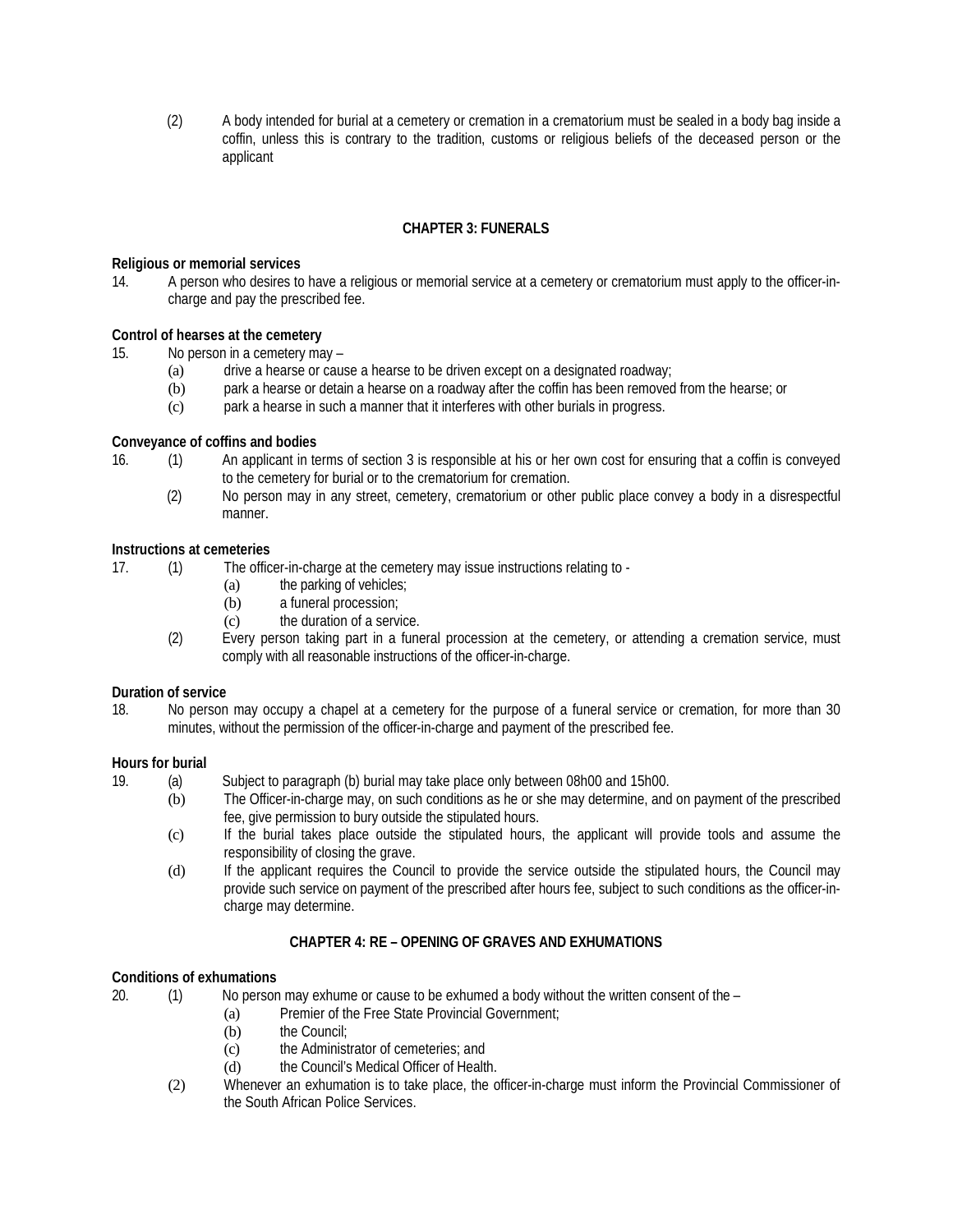- (3) A member of the South African Police Services must always be present when an exhumation is being conducted.
- (4) An exhumation must not take place when the cemetery is open to the public and must take place under the supervision of the officer-in-charge.
- (5) If remains are to be exhumed from any grave, only the undertaker under the supervision of the officer-incharge, may cause the grave to be excavated for such exhumation;
- (6) (a) If a grave is to be excavated for exhumation, the officer-in-charge must be given 48 hours written notice before the time of exhumation, and
- (7) (b) The authority referred to in paragraph (1)(d) and the prescribed fee must accompany such notice.
- (7) A person who wishes to exhume the remains of an indigent person must pay the costs incurred by the Council at the time of burial, to the Administrator of Cemeteries.
- (8) The person carrying out the exhumation must ensure that the body and grave are properly disinfected and deodorized.
- (9) The South African Police must
	- (a) if there is proof of illegal burial immediately exhume the body; and
	- (b) take it to a government mortuary for investigation.
- (10) A grave of victims of conflict and a grave which is older than 60 years may only be exhumed with the permission of the South African Heritage Resources Agency.
- (11) A Commonwealth war grave may only be exhumed in accordance with the provisions of section 3 of the Commonwealth War Graves Act, 1992 (Act No. 8 of 1992).

## **Exhumation and reburial**

- 21. (1) The Council may, if a body has been buried in contravention of these By-laws, cause the body to be exhumed and re-buried in another grave.
	- (2) The relatives of the deceased must be
		- (a) notified of the intended exhumation and re-burial; and
		- (b) allowed to attend the re-burial.

## **Screening of exhumation**

- 22. (1) A grave from which a body is to be exhumed must be screened from the view of the public during the exhumation.
	- (2) The person carrying out the exhumation must provide a suitable receptacle for each body or remains.

## **CHAPTER 5: CARE OF GRAVES**

## **Gardening of graves and other objects on grave**

- 23. (1) The Council is responsible for keeping cemeteries clean unless these By-laws provide otherwise.
	- (2) No person may
		- (a) plant, cut or remove plants, shrubs or flowers on a grave without the permission of the officer-incharge:
			- (b) plant, cut or remove plants, shrubs or flowers on the berm section; or
			- (c) place a metal cot on any grave.
	- (3) A person may only erect, place or leave, an object or decoration on a grave during the first 30 days following the burial.
	- (4) Natural or artificial flowers contained in receptacles may be placed on a grave at any time, but in a grave within a berm section or with a headstone, such flowers may only be placed in the socket provided.
	- (5) The officer-in-Charge may
		- (a) remove all withered natural flowers, faded or damaged artificial flowers and any receptacle placed on a grave; or
		- (b) 30 days after publishing a general notice remove all objects of decoration, for the purpose of beautification of the area.
	- (6) The Council is not liable for any loss or damage to any object on a grave unless such loss or damage is a result of the negligence of any employee of the Council.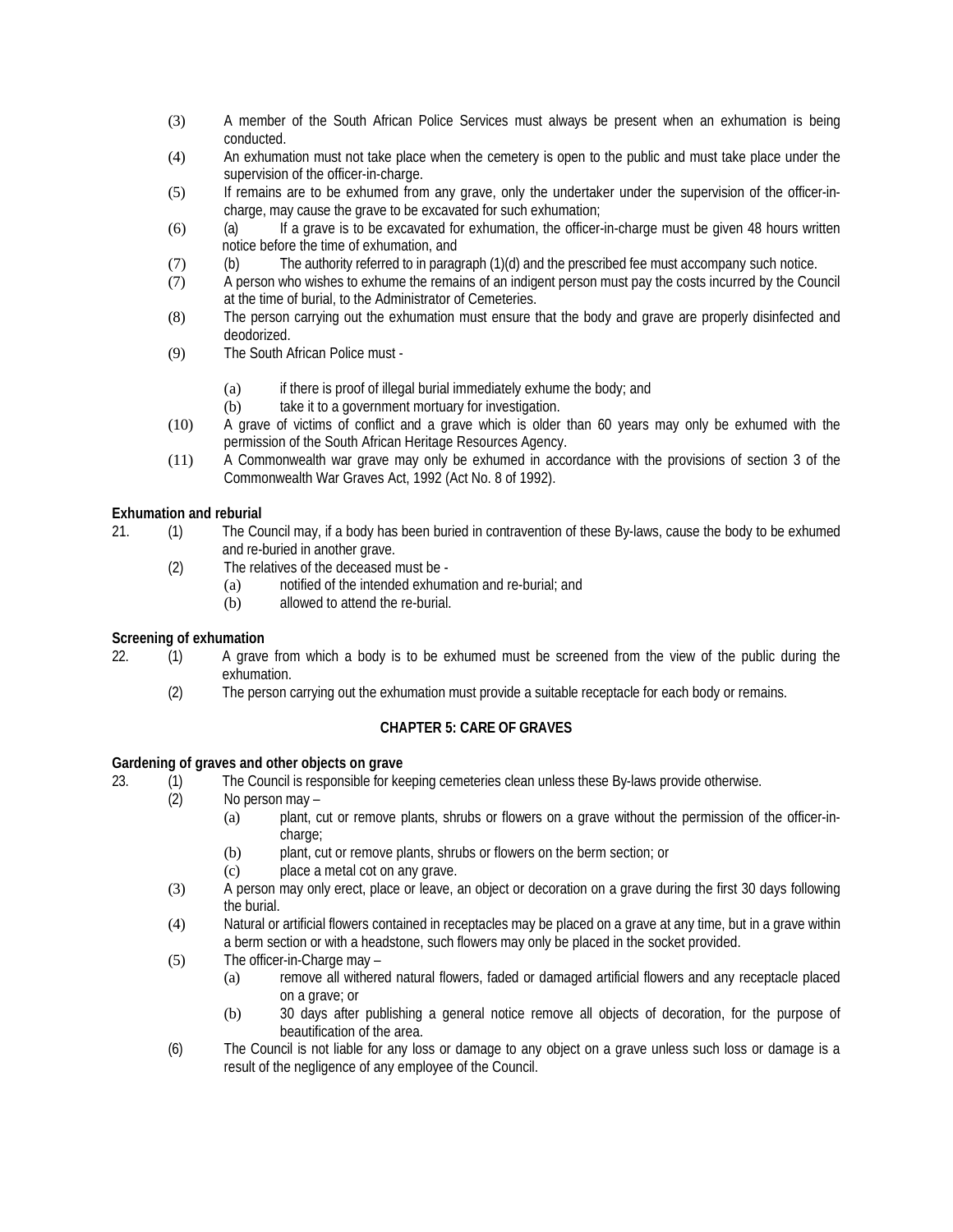## **CHAPTER 6: MEMORIAL SECTION**

## **Erection of memorial work**

- 24. (1) A person intending to erect a memorial work must make and complete an application on the prescribed application form to the officer- in-charge.
	- (2) Such application must be made not less than five working days before the date of erection.
	- (3) Memorial work may only be erected during working hours, but may, with the approval of the officer-in-charge, be erected outside working hours.
	- (4) No person may–
		- (a) erect memorial work, or bring material into a cemetery for the purpose of erecting memorial work, without the written consent of the officer-in-charge;
		- (b) remove memorial work for additional inscriptions or other alterations without the consent of the officer-in-charge; or
		- (c) erect a memorial work on a Saturday, Sunday or a public holiday, without the written consent of the officer-in -charge.
	- (5) The Council is not liable for damage to memorial work resulting from any subsiding soil.
	- (6) A person erecting memorial work must at the request of the officer-in-charge produce the written consent.
	- (7) Memorial work or material to be used in the erection of such work, may not be conveyed in a cemetery or crematorium in a manner that may damage the roadways, pathways, lawns, grounds or other memorials.
	- (8) Any surplus material or rubble, resulting from the erection of any memorial work, must be removed by the person responsible for such erection, immediately after its completion.

## **Inferior memorial work**

25. The Council may prohibit the erection of a memorial work or may remove erected memorial work which is –

- (a) of inferior workmanship or quality;
	- (b) is indecent, offensive or objectionable; or
	- (c) in contravention of these By-laws, without compensating the owner.

## **Inscription on memorial work**

- 26. (1) Any memorial work must display the number assigned to the grave by the officer-in-charge, in permanent and visible markings -
	- (a) on the side of the base of the memorial work; and
	- (b) on the upper surface, in the lower left hand corner, of a tablet erected on a grave in a landscape section.
	- (2) The name of the maker, designer or erector of the memorial work may appear on the work and must be placed at the base of the memorial work.

# **Dismantling of memorial work**<br>27. (1) Only a holder

- 27. (1) Only a holder of private rights, or a person authorised in writing by the holder of such rights, may, with the written permission of the officer-in-charge, dismantle, alter, or disturb, any memorial work on a grave.
	- (2) Dismantled memorial work must either be removed from a cemetery or be left on the grave on which such memorial work had been erected.
	- (3) The officer-in-charge may in the case of a second or subsequent burial in such grave, permit memorial work to be left elsewhere in the cemetery, for a period not exceeding 30 days after such burial.
	- (4) The person dismantling the work must immediately after the work is completed, remove any surplus material, or rubble, resulting from the dismantling of any memorial work.
	- (5) If a holder of rights or person referred to in subsection (1)
		- (a) fails to re-erect dismantled memorial work within 30 days after it was dismantled; or
			- (b) leaves such memorial work within the cemetery in contravention of subsection (2), the Council may give 30 days written notice to such holder of rights or person, instructing him or her to remove such memorial work from the cemetery with any rubble resulting there from, at his or her own expense or to re-erect such memorial work.
	- (6) If any memorial work has –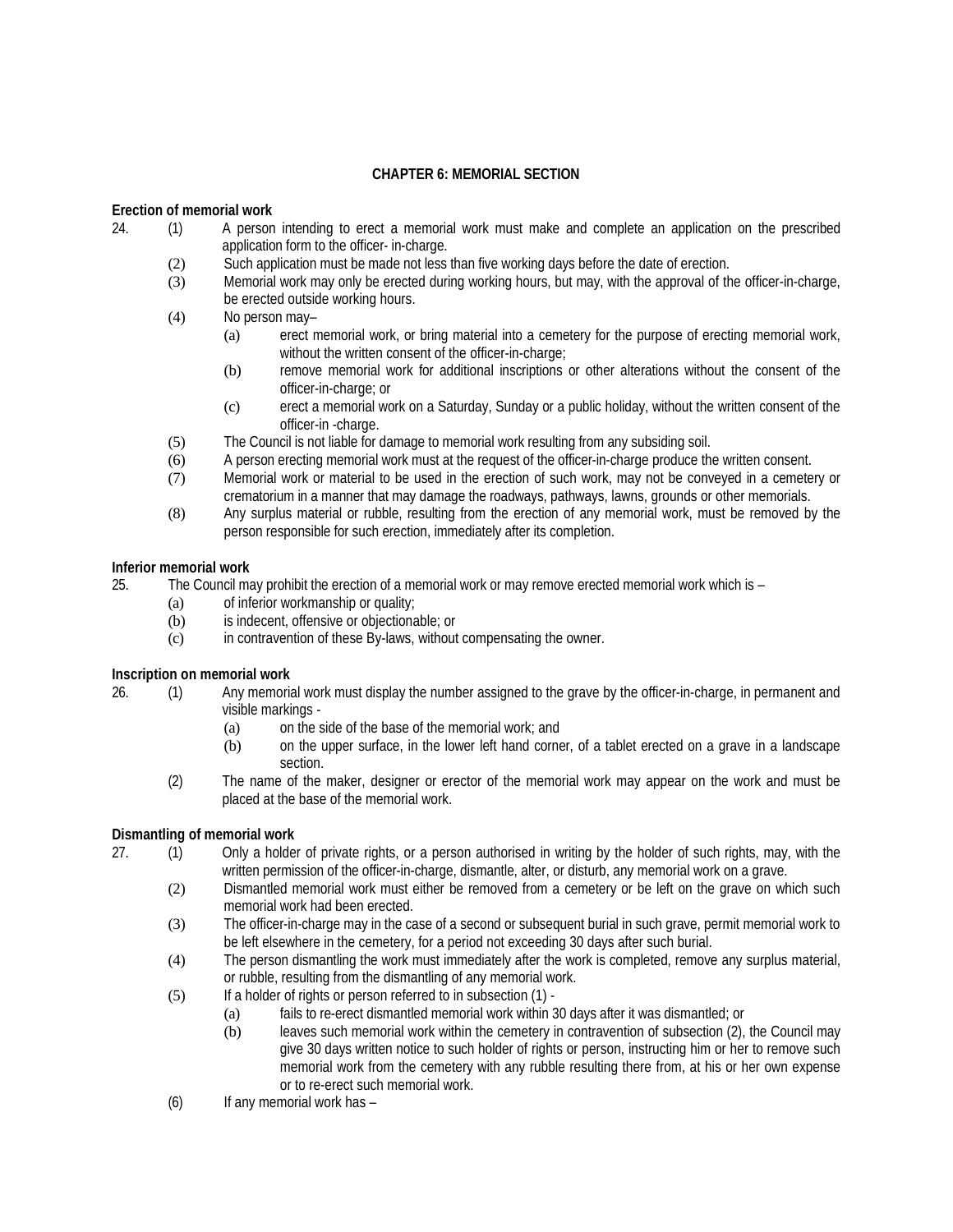- (a) been damaged;
- (b) become a danger to the public; or
- (c) been erected in contravention of these By-laws,
	- the Council may give written notice to the holder of rights or person referred to in subsection (1), instructing him or her, at his or her own expense, within a period specified in the notice, to –
		- (i) alter or make such memorial work safe so that it complies with the provisions of these Bylaws ;
		- (ii) dismantle and remove such memorial work from the cemetery together with all rubble resulting there from.
- (7) If such holder of rights or person referred to in subsection (1) fails to comply with a notice in terms of subsection (5) or (6), the Council may –
	- (a) re-erect the memorial work;
	- (b) dismantle and dispose of the memorial work and remove any rubble resulting there from; or
	- (c) make the memorial work safe, and such holder or person will be liable for any costs incurred by the Council.
- (8) The Council may without giving any notice, or incurring any liability to the holder of rights or person referred to in subsection  $(1)$  –
	- (a) dismantle the memorial work and remove it and any rubble resulting therefrom, except memorial work that is protected by the provisions of the National Heritage Resources Act, 1999, (Act No. 25 of 1999); or
	- (b) make the memorial work safe, if such memorial work has become so dangerous to the public that immediate steps to safeguard the public are essential.
- (9) After the Council has acted in terms of subsection (8), it must immediately, in writing, notify the holder of rights or person that, unless he or she reclaims the memorial work from the cemetery within a specified period, the Council will dispose of the memorial work.
- (10) Such holder of rights or person referred to in subsection (1) is liable for costs incurred by the Council, when the Council has acted in the manner contemplated in subsection (8).
- (11) If the holder of rights or person referred to in subsection (1) fails to pay the costs referred to in subsection (10), or to reclaim the memorial work dismantled by the Council, the Council may dispose of such memorial work in any manner it deems fit.
- (12) If any proceeds are derived from the disposal, such proceeds will be offset against the cost of the dismantling, removal, storing, and disposing, of memorial work and rubble resulting therefrom.

## **General requirements for memorial work**

- 28. (1) Memorial work must be constructed or made of durable material, approved by the South African Bureau of Standards with a life expectancy of at least 25 years.
	- (2) Any person erecting memorial work in a cemetery or crematorium must do so with the approval of the officerin -charge.
	- (3) A person erecting memorial work must comply with the following requirements-
		- (a) when joining any part of the memorial work the person must use copper or galvanized iron pins as follows-
			- (i) for memorial work up to a height of 500 mm, two or more pins of at least 5mm thick and 100 mm long;
			- (ii) for memorial work 501 mm up to a height of 1 000 mm, two or more pins at least 10 mm thick and 200 mm long; or
			- (iii) for memorial work 1 001 mm and higher at least two or more pins 20 mm thick and 300 mm long;
		- (b) any part of memorial work which rests on the ground, stone or foundation must be properly secured and bedded;
		- (c) a material of uneven thickness must not be used;
		- (d) the undersides of every flat memorial work and the base of every memorial work must be sunk at least 50 mm below the natural level of the ground;
		- (e) a border which is more than 225 mm above the surface of the ground or more than 200 mm deep must not be used without the consent of the Council;
		- (f) all memorial work and border stones must be securely clamped with round copper or galvanized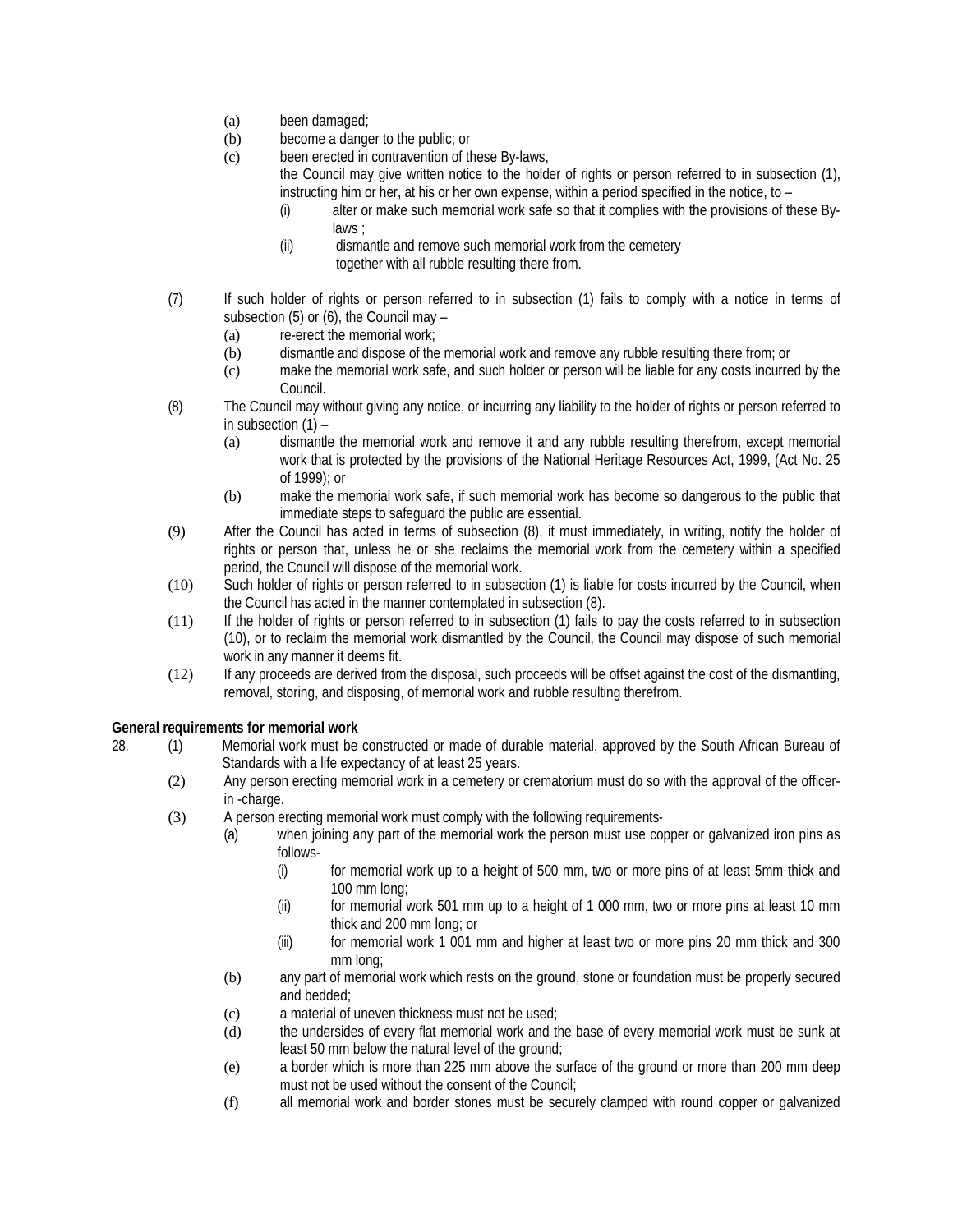iron clamps;

- (g) all memorial work up to 150 mm in thickness must be securely attached to the base;
- (h) all the components of memorial work must be completed before being brought into a cemetery;
- (i) footstones must consist of one solid piece;<br>(i) in all cases where memorial work rests on
- in all cases where memorial work rests on a base -
	- (i) such memorial work must have a foundation;
	- (ii) such memorial work must be set with cement mortar;
	- (iii) the bottom base of a single memorial work must not be less than 900mm long 220 mm wide x 250 mm thick and that of a double memorial work not less than 2 286 mm long x 200 mm wide x 250 mm thick; and
	- (iv) if loose stone chips are placed on a grave, the level of such stone chips must not be higher than 10 mm below the level of the surrounding curb stones .

## **Requirements for memorial work in lawn section**

- 29. The following provisions apply to memorial work and graves in a lawn Section
	- (a) the dimensions of the base of any headstones on an adult's grave must not exceed 900 mm in length and 260 mm in width, but if the base of the headstone is erected over two adjoining graves, such base must not exceed 2 200 mm in length and 260 mm in width;
	- (b) the dimensions of the base of any headstone of a child's grave must not exceed 610 mm in length and 260 mm in width, but if the base of the headstone is erected over two adjoining graves such base must not exceed 1 200 mm in length and 260 mm in width;
	- (c) no portion of any headstone may extend beyond the horizontal dimensions of its base;
	- (d) headstones must be erected on the concrete berms supplied by the Council, except in the case of a temporary erection where the applicant must provide a foundation suitable to support the headstone, until the Council has installed the berm;
	- (e) no part of any memorial work may exceed 1 500 mm in height above the berm;
	- (f) any headstone must be so positioned that the front edge of the headstone is at least 130 mm from the edge of the berm;
	- (g) no object other than a headstone which may incorporate more than two sockets for receptacles for flowers may be placed on any grave; and
		- (ii) a vase containing natural flowers, or artificial flowers and foliage, may be placed in a socket built in the headstone and such vase must not exceed 300 mm in height; and
	- (h) a kerb demarcating any grave and a slab covering are not permitted.

## **Requirements for memorial work in memorial section**

- 30. The maximum horizontal measurements of any memorial work erected on a grave in a memorial section must -
- (a) in the case of an adult's grave, be 2 500 mm in length and 1 050 mm in width; or
- (b) in the case of a child's grave, be 1 500 mm in length and 900 mm in width.

## **Requirements for memorial work in landscape section**

- 31. (1) The Council may set aside a section in a cemetery as a landscape section;<br>(2) Memorial work erected on a grave in a landscape section must
	- Memorial work erected on a grave in a landscape section must -
- (a) not exceed 500 mm in length, 500 mm in width and a minimum of 30 mm thick;
- (b) not be made of ferrous material.
- (3) The memorial work must be embedded horizontally on the ground level on a suitable foundation.

(4) Where memorial work is restricted to a plaque or memorial slab, 500 mm by 500 mm, such plaque or memorial slab must be placed horizontal at 30 mm below grass level.

## **CHAPTER 7: CREMATIONS**

## **Application for cremation**

- 32. (1) A person intending to cremate must submit the prescribed and duly completed application form supplied by the officer-in -charge for approval not later than 15:00, a day before the intended date of cremation, and such application must be accompanied by –
	- (a) a prescribed fee;
- (b) a burial or removal order issued in terms of the Births and Deaths Registration Act; and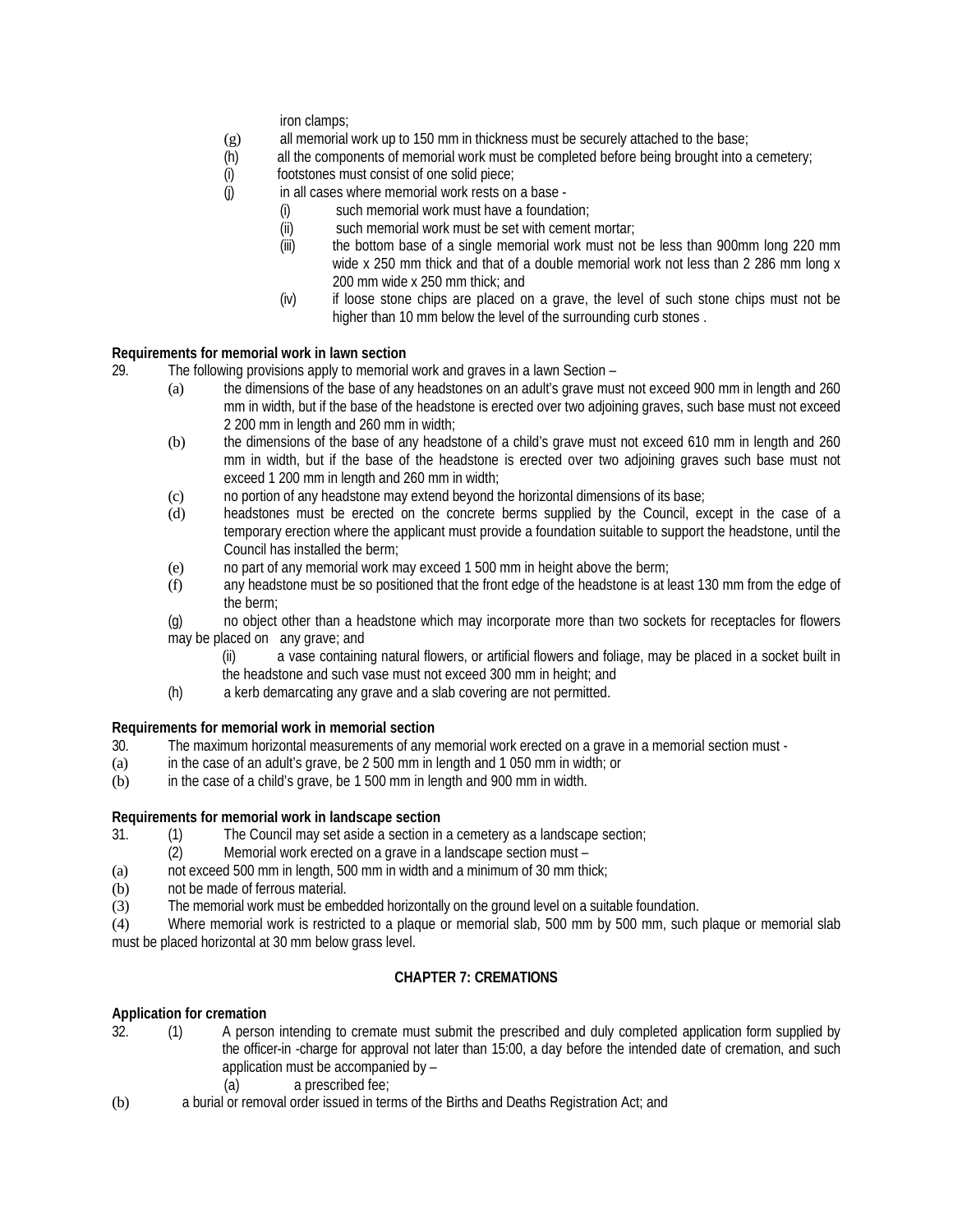- (c) a death certificate; and
- (2) If all the above requirements are met, the officer-in-charge must approve such application.
- (3) The cremation may only take place in a crematorium.
- (4) If the application is made in terms of subsection (1) in respect of a body of a person-
	- (a) who at the time of death was suffering from a communicable disease as defined in section 1 of the Health Act; or
	- (b) in whom at any time a pacemaker or radioactive material was inserted:

the applicant must clearly indicate this fact and in the case of a body referred to in paragraph (b), whether such pacemaker or radioactive material was removed from the deceased.

## **Cremation times**

33. (1) Cremation may take place from Monday to Friday between 09:00 and 14:00.

(2) No cremation may take place on Saturdays, Sundays, and public holidays.

(3) Despite the provisions of subsection (1), the officer-in-charge to whom an application is made, may if he or she is satisfied that the case is one of emergency, permit cremation outside cremation time on payment of the prescribed fee.

## **Provision of receptacles**

- 34. (1) The applicant must provide a receptacle for receiving ashes with the full names of the deceased, unless such ashes are to be buried by the Council.
- (2) (a) A receptacle which is intended to be placed in a niche in the columbarium must be made of wood, stone, or other suitable material, and must be of such a size and design as to fit readily into such niche.
	- (b) An inscription plate may be affixed to such a receptacle, or the niche may be closed with a suitable marble or other plaque.

## **Ash collection and disposal**

35. (1) After cremation the ashes must be entrusted to the care of the person who applied for the cremation, should he or she so desire, if not, be kept by the owner of the crematorium.

(2) The person collecting the ash must indicate in the prescribed application forms the quantity of ash to be retained for collection.

(3) If there are no express arrangements for burial or safekeeping, the owner of a crematorium may bury or scatter the ashes in a garden of remembrance.

## **Burial and exhumation of ashes**

36. (1) A person who wants to bury ashes in a grave, exhume ashes from a grave or scatter ashes must make an application to the officer-in-charge.

(2) The officer-in-charge must, on payment of a prescribed fee, give written permission to the applicant for burial, or exhumation, or scattering of ashes, and prepare such grave for burial or exhumation of ashes.

(3) An ash grave in a crematorium section or wall of remembrance must measure 610 mm in length and 610 mm in width.

## **Use of niches and spaces, affixing of memorial**

37. (1) Ashes may be deposited in a columbarium or garden of remembrance if an

application accompanied by the prescribed fee is made to the officer-in-charge, and if the officer-in-charge gives written permission.

(2) A niche or a space abutting on a path in a garden of remembrance or a niche or a space in a memorial wall, must not be used for storing ashes or for affixing memorial work, without the consent of the officer-in-charge and payment of the prescribed fee.

(3) Identity plaques must be made of material approved by the officer-in-charge and affixed simultaneously with the placing of the ashes.

- (4) Ashes and plaques may be removed with the consent of the officer-in -charge.
	- (5) Flower holders may be affixed to the plaque only with the consent of the officer-in-charge.

## **Memorial work in crematorium**

- 38. (1) A person may erect a memorial work in a crematorium in remembrance of the deceased if he or she–
- (a) was cremated at that crematorium in terms of section 32; or
- (b) presents a cremation certificate from another crematorium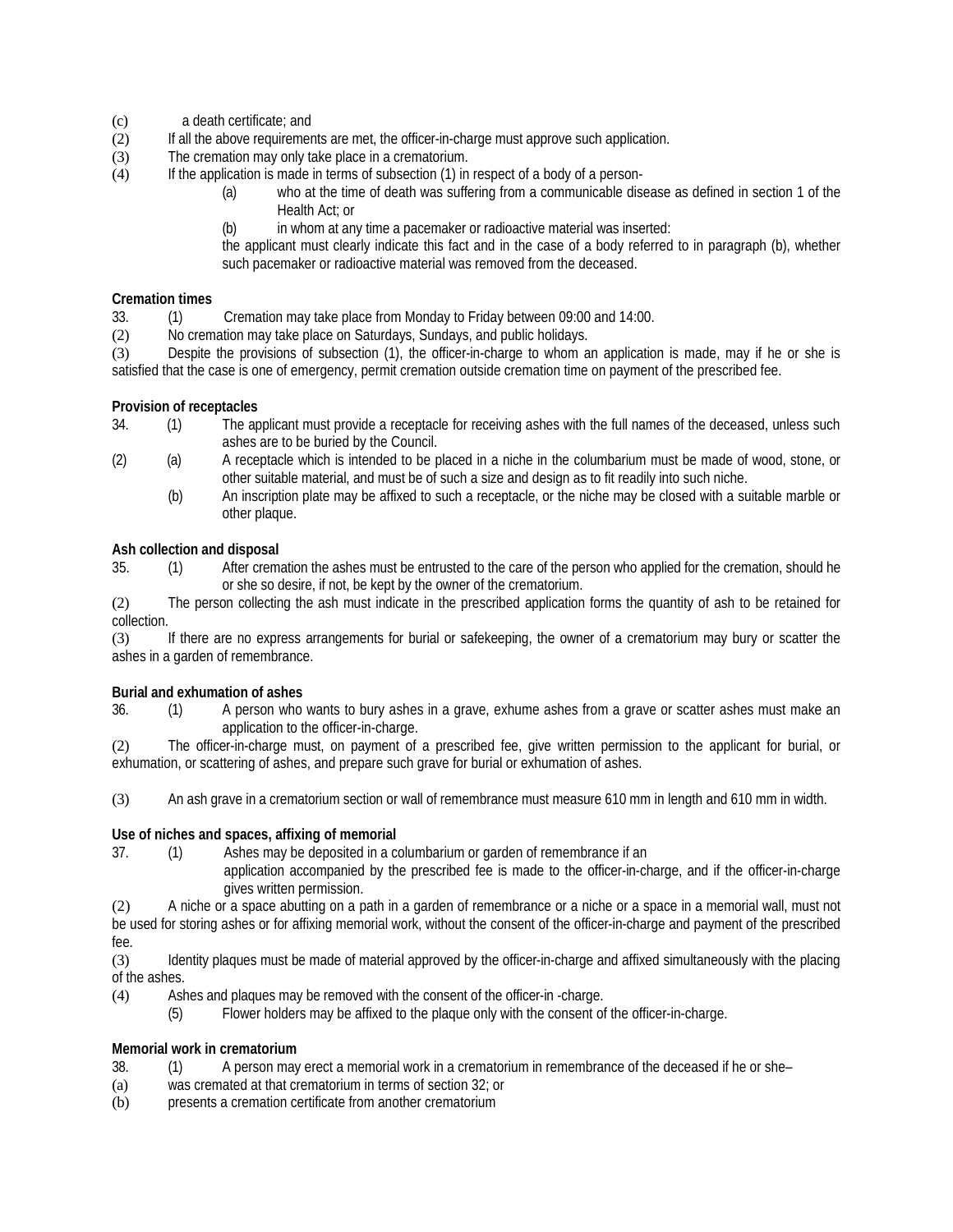- (2) Memorial work erected in a garden of remembrance must be made of marble, granite, or other suitable material, and measure either 230 mm by 150 mm by 25 mm thick, or 250 mm by 305 mm by 25 mm thick, as arranged with the Officer-in-charge, if it is intended -
- (a) to be placed on a space on a memorial wall or on a space abutting on a path in a garden of remembrance;
- (b) to seal a niche, must be of the same material and size as to conform with the memorial work next to it and have no items affixed to it except the lettering or photo of the deceased; or
- $\epsilon$  for erection on a grave, not exceed 610 mm in length, 610 mm in width and 1,2 m in height.
	- (3) Memorial work must only be removed from or affixed to a memorial wall or to a space abutting on a path in the garden of remembrance with the written consent of the Officer-in-charge.

## **Book of remembrance, memorial cards and miniature books**

- 39. (1) If the Council provides a book of remembrance in a cemetery or crematorium, a memorial inscription may be entered in such book on application to the officer-in charge and on payment of the prescribed fee.
	- (2) If an inscription is entered in the book of remembrance, an inscription memorial card or an inscribed miniature may be purchased, if it is available, on payment of the prescribed fee.

## **Duplicate cremation certificates**

40. A person may obtain a duplicate cremation certificate on application and on payment of the prescribed fee to the officerin-charge.

## **CHAPTER 8: INDIGENT PERSONS**

## **Burial of indigent persons**

- 41. (1) A person making an application for an indigent person's burial must make a declaration to that effect.
- (2) An indigent person may be buried or cremated according to conditions determined by the Council.
- (3) If an indigent person is cremated the ashes must be retained by the Council for a period of not less than 12 months.
- (4) If ashes are not claimed within the period of 12 months be buried in an ash grave.

## **CHAPTER 9: GENERAL**

## **Prohibited acts**

42. (1) No person -

(a) under the age of 16 years may enter any cemetery or crematorium unless when accompanied by an adult, or with the consent of the officer-in-charge;

(b) may enter or leave any cemetery or crematorium, except by the gateway provided;

(c) may enter any office or enclosed place in a cemetery or crematorium, where entry is prohibited, without the consent of the officer-in-charge, which may be given only when such person is attending business connected with such cemetery or crematorium.

- (2) No person may, within any cemetery or crematorium -
- (a) interfere with any fountain, statue, monument, equipment, fence, grave or Council property;
- (b) pick, damage, deface or destroy any flower, plant or seed;
- (c) damage, deface or remove any memorial work, grave, building, fence or fixtures;
- (d) throw litter outside containers provided by the Council for that purpose;
- (e) sit, stand, walk, climb, draw, or write on any grave or memorial work;
- (f) swim, bath or wash himself him or herself or any animal in a pond, fountain, artificial watercourse, dam or stream;
- (g) reside in a cemetery, or, without the written consent of the officer-in -charge, build any structure or encroach on any land;
- (h) capture, chase, shoot at, or interfere with any fish, bird, or animal, except where licensed to do so, or take, touch or damage birds' eggs or nests;
- (i) light any fire or burn any object unless there is special provision therefore made by the Council;
- (j) drive, ride or park any vehicle, bicycle, tricycle or push-cart, wear roller blades or draw or propel any vehicle, except in the places and at the times referred to in these By-laws;
- (k) drive or ride any vehicle, except in the places referred to in paragraph (j) at a speed exceeding 15 km per hour;
- (l) carry on or solicit business, hold any demonstration, or perform an activity which is not normally associated with a cemetery or crematorium;
- (m) cause a nuisance or commit any offensive or indecent act;